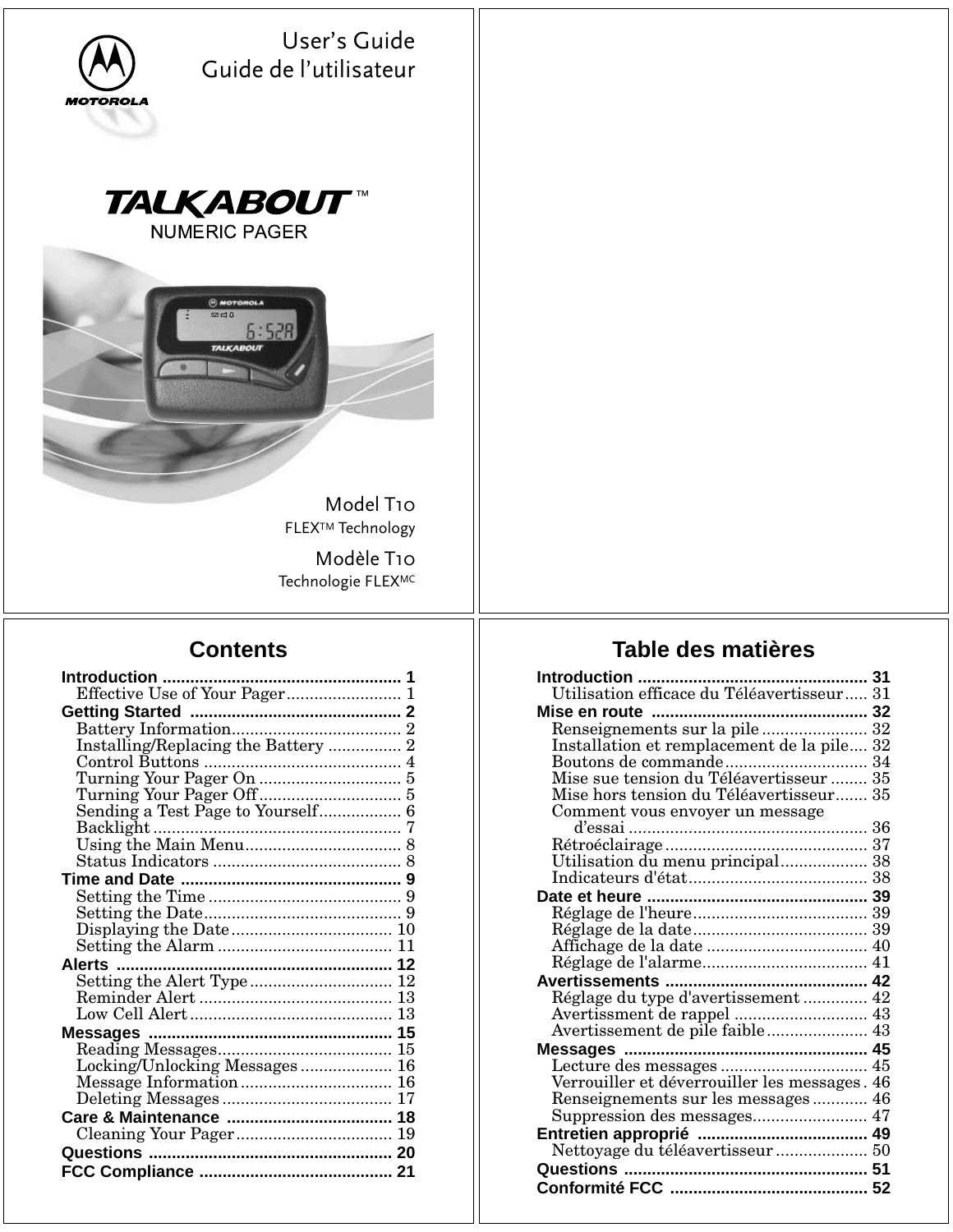### **Introduction**

Congratulations on your purchase of your Talkabout<sup>™</sup> T10 pager.

This booklet contains operation instructions that explain how to use your new pager and provides helpful suggestions for first-time as well as experienced users.

### **Effective Use of Your Pager**

Your pager can help you keep in contact with everyone important to you. By giving your pager number to business associates, family, and friends, you can be contacted whenever needed.



**GETTING STARTED**

**NG START** 

**INTRODUCTION**

**INTRODUCTION** 

### **Getting Started Battery Information**

Your pager operates with a single AAA-size alkaline battery (do not use carbon zinc batteries). See the diagram on the following page for the battery door location.

If  $LDBRt$  displays, the pager's AAA-size battery is low. Replace the AAA-size battery.

#### **Installing/Replacing the Battery**

- **O** Holding the pager face down, slide the battery door in the direction of the arrow (toward the outer edge).
- Lift the battery door away from the pager's housing to remove it.
- **8** Remove the old battery, noting the positive (+) and negative (-) polarity markings.
- **O** Insert a new battery so the polarity markings on the battery match the polarity diagram in the battery compartment.

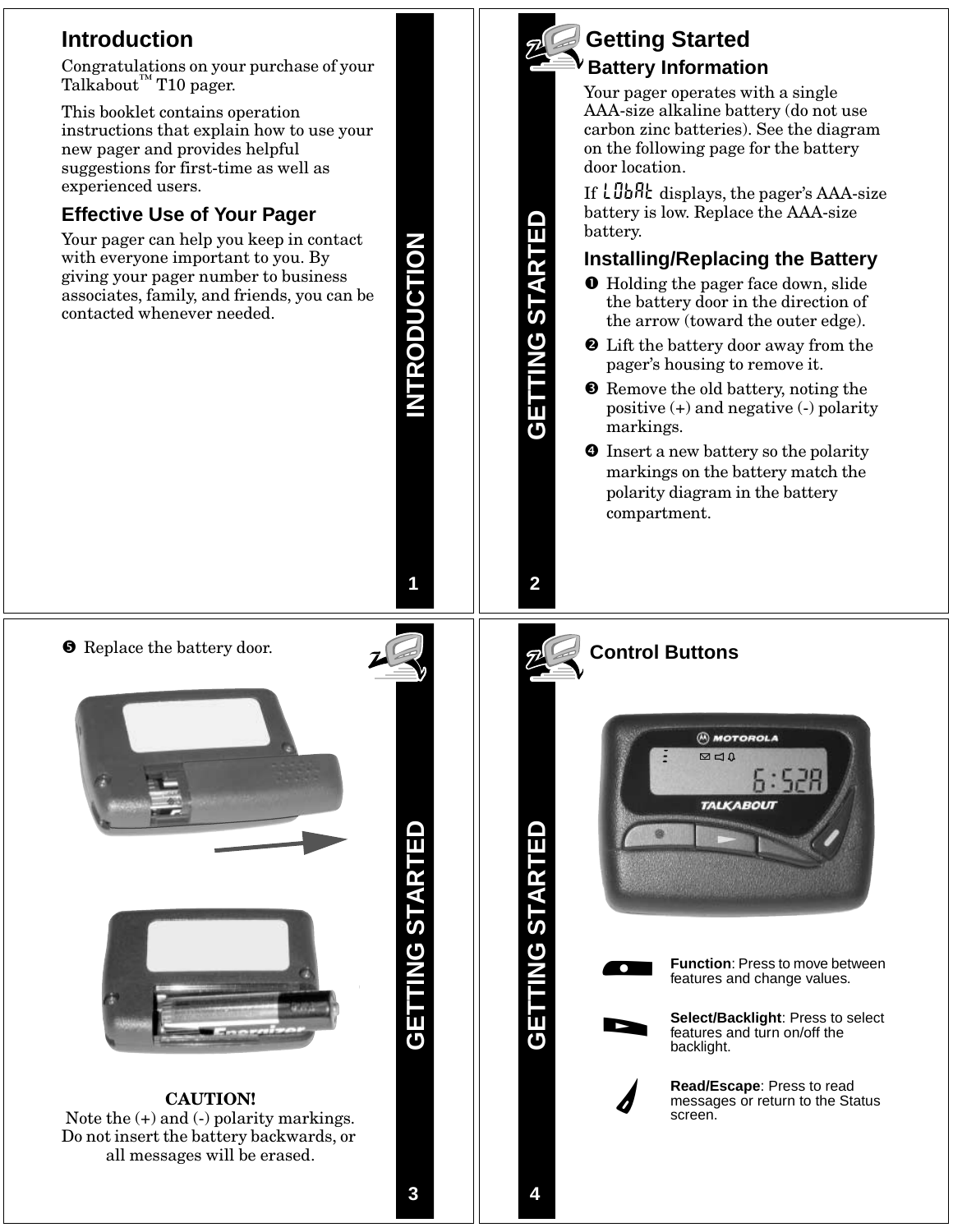#### **Turning Your Pager On**

- **O** Ensure that a fresh battery is properly installed as listed in "Installing/Replacing the Battery" on page 2.
- **Q** Press and hold  $\boldsymbol{\angle}$  for 3 to 4 seconds to turn your pager on. The Status screen displays.



When the pager is on and no activity is taking place, the Status screen displays. The Status screen displays the power-on indicator and may also display other pager status indicators.

### **Turning Your Pager Off**

Press  $\bullet$  until PAGET OFF displays, and then press  $\blacksquare$ .

GETTING STARTED **GETTING STARTED**

**5**

### **Sending a Test Page to Yourself**

It's a good idea to test your pager and service by sending a page to yourself. Start by using the phone number, web site, or email address (and a PIN, if required) your service provider gave you, then enter a short message. If you are sending a word message from a phone, an operator will assist you; otherwise, press the phone buttons to enter a numeric message or type a message and send it. While you are waiting for the message to reach your pager, refer to page 15 for information about how to read a message. If your pager does not receive the message within a few minutes, contact your service provider. After you've tested the pager, read the rest of this guide to learn about the many useful features of your new pager.

### **Backlight**

In low-light conditions, you can turn on the pager's backlight on or off at any time by pressing and holding **the fortwo** seconds. The backlight automatically turns off when the pager returns to the Status screen.

> **GETTING STARTED GETTING STARTED**



**GETTING STARTED**

**6**

#### **Using the Main Menu**

The main menu provides access to the many features of your pager through the use of symbols and prompts.

- **O** To navigate through the main menu,  $pres \ \ \overline{\bullet}$ .
- **Q** Press **b** to select the displayed feature.
- $\Theta$  Press  $\boldsymbol{\ell}$  at any time to return to the Status screen.

#### **Status Indicators**

The list below describes each of the status indicators that may display on your pager.<br> $\boxtimes$  New message

- 
- $\Box$  Musical alert  $\Xi$  Musical alert<br> $\Xi$  Silent alert
- $\Xi$  Silent alert<br> $\Omega$  Alarm
- 
- $\Omega$  Alarm<br>
Locked message
- $\Box$  Duplicate message
- $\overline{Y}$  Out-Of-Range alert
- $\texttt{Out-Of-Range}\text{ alert} \ \texttt{Continuous message} \text{ (press } \textbf{\textit{J} to})$ display the next screen.)

**GETTING STARTED**

**NG STARTEL**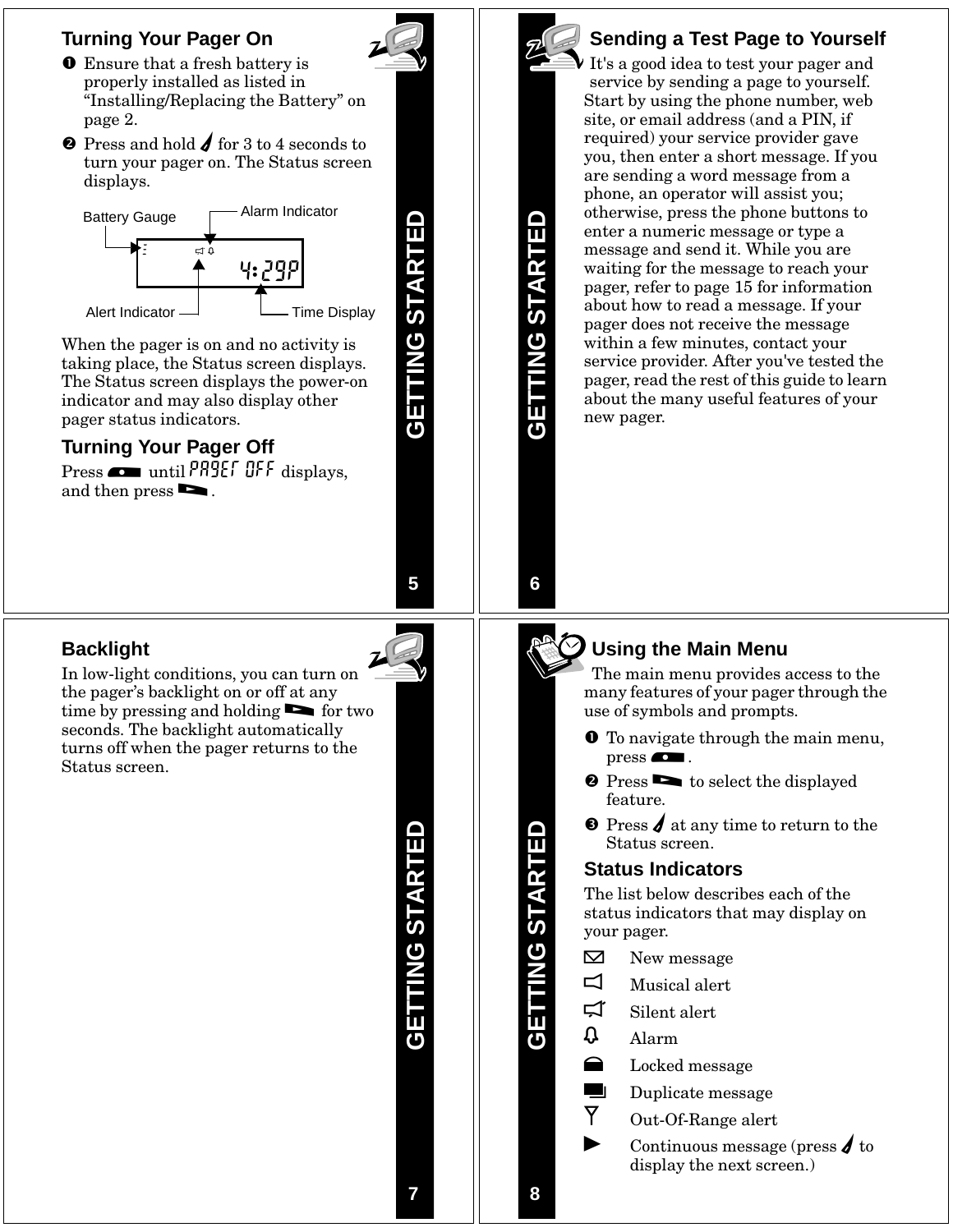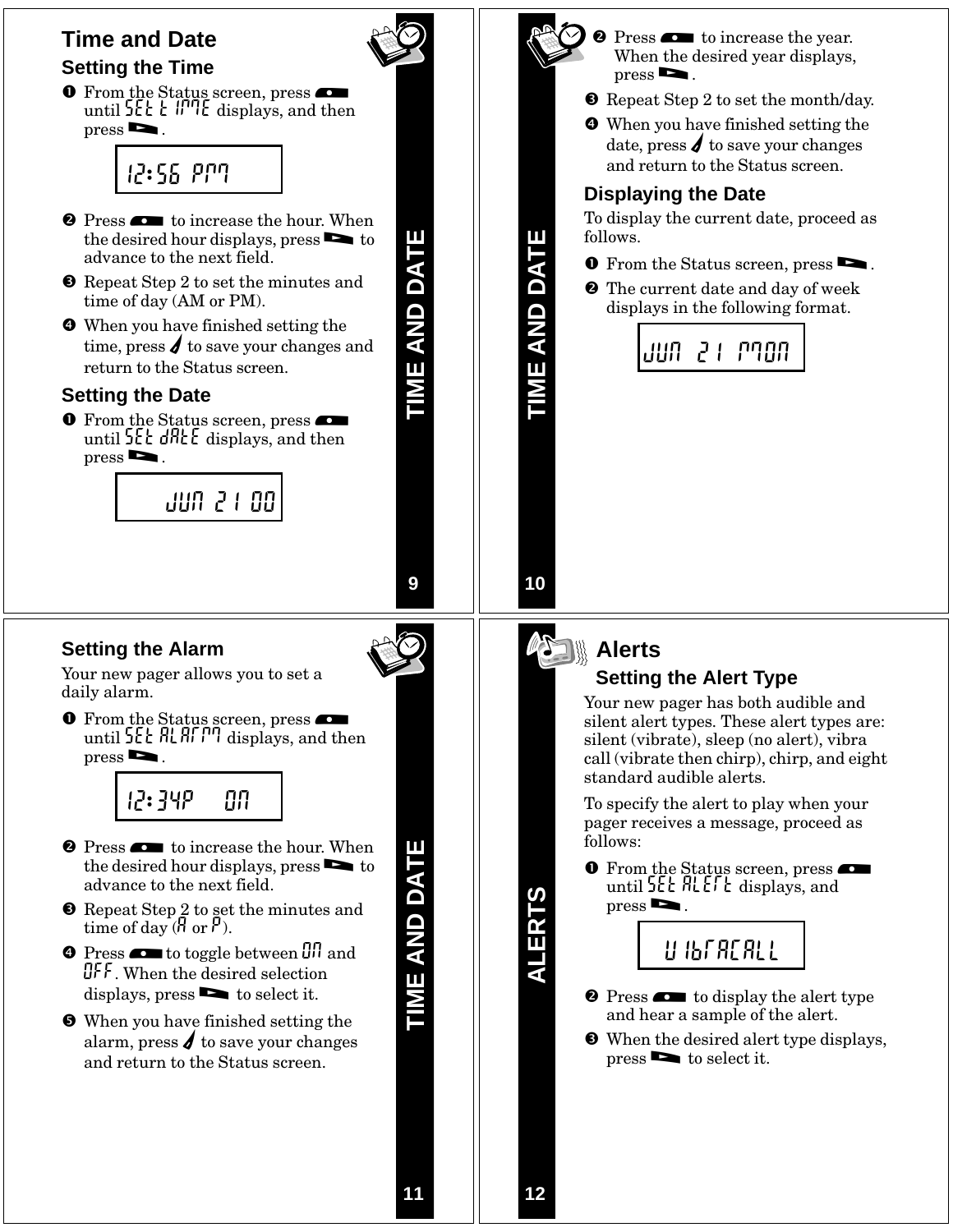

**16**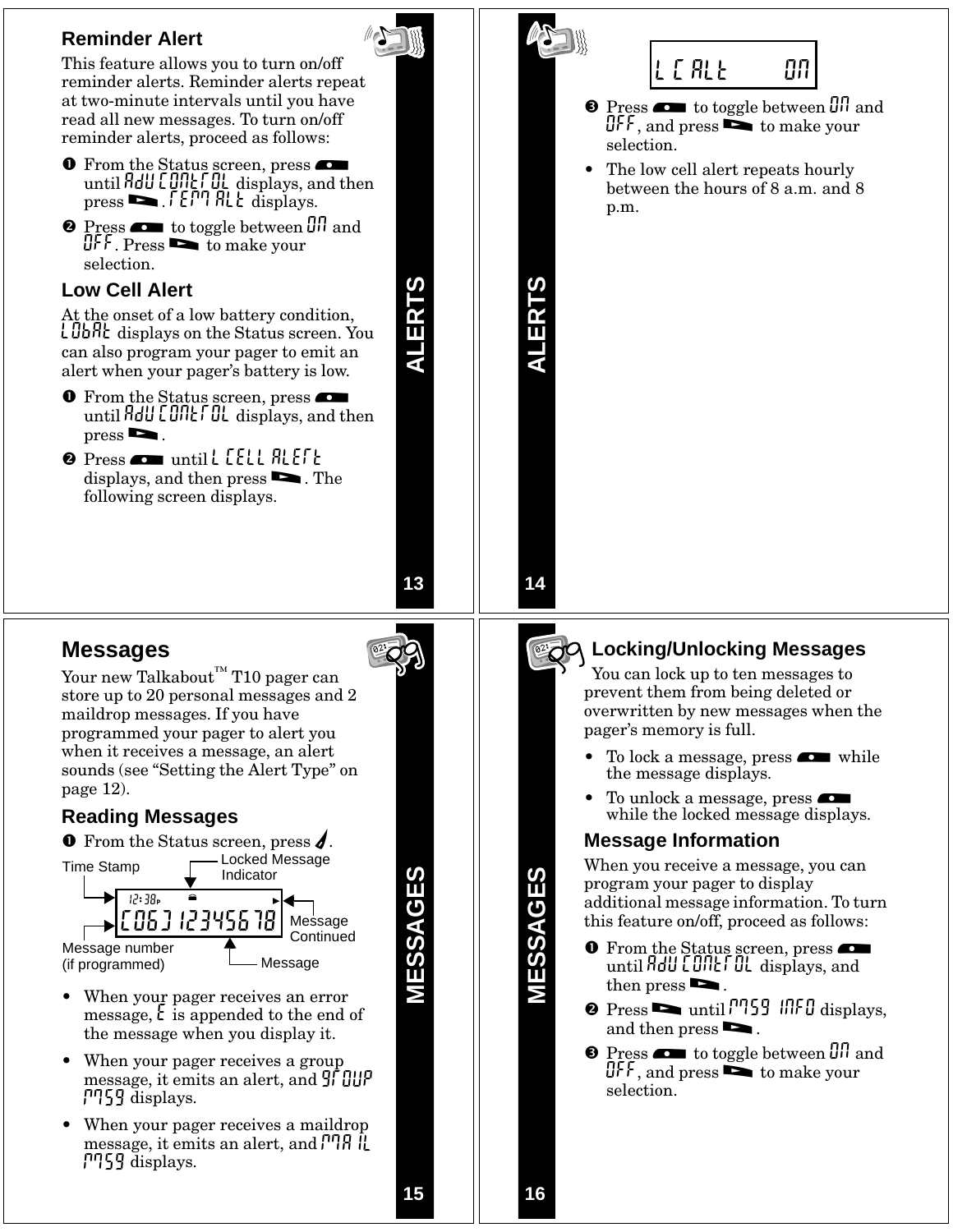#### **Deleting Messages**

You can delete messages from your pager at any time. By deleting older messages, you decide which messages to keep and which to save before they are overwritten by new messages. (*See also* "Locking/ Unlocking Messages" on page 16.)

#### **Deleting an Individual Message**

- **O** To delete an unlocked message, press while the message is displayed.
	- To delete a locked message, you must first unlock the message. (See "Locking/Unlocking Messages" on page 16.)
- **2** Press **b** to confirm your decision.

#### **Deleting All Messages**

This feature allows you to delete all unlocked messages at once.

- **O** From the Status screen, press until  $dELEE$  ALL displays, and then  $pres \nightharpoonup$ .
- $\bullet$  When  $dELEE$   $RLL$ <sup> $\prime$ </sup> displays, press > to confirm your decision.

**17**

**MESSAGES**

MESSAGES

#### **Cleaning Your Pager**

To clean smudges and grime from the exterior of your pager, use a soft, nonabrasive cloth moistened in a mild soap and water solution. Use a second cloth moistened in clean water to wipe the surface clean. Do not immerse in water. Do not use alcohol or other cleaning solutions.

CARE & MAINTENANCE **CARE & MAINTENANCE**



**CARE & MAINTENANCE**

CARE & MAINTENANCE

### **Care & Maintenance**

The Talkabout $^{\text{TM}}$  T10 pagers are durable, reliable, and can provide years of dependable service; however, they are precision electronic products. Water and moisture, excessive heat, and extreme shock may damage the pager. Do not expose your pager to these conditions. If repair is required, the Motorola Service Organization, staffed with specially trained technicians, offers repair and maintenance facilities throughout the world.

For more information about warranties, please contact either your paging service provider, retailer, or Motorola, Inc. at 1-800-548-9954. For repairs, in the U.S., call Motorola, Inc. at 1-800-548-9954, in Canada, call 1-800- 323-9685, in the U.K. and Ireland, call 01703-666-333. In the U.S., to contact Motorola, Inc. on your TTY, call 1-800- 793-7834.

# **18**



### **Questions**

If you have any questions about the use of your Motorola pager, in the U.S. call 1-800-548-9954 or 1-800-793-7834 (TTY), in the U.K. call 0990-168556. If you have questions about your paging service, contact your paging service provider. For information about other Motorola products, please visit our web site at www.motorola.com.

**QUESTIONS**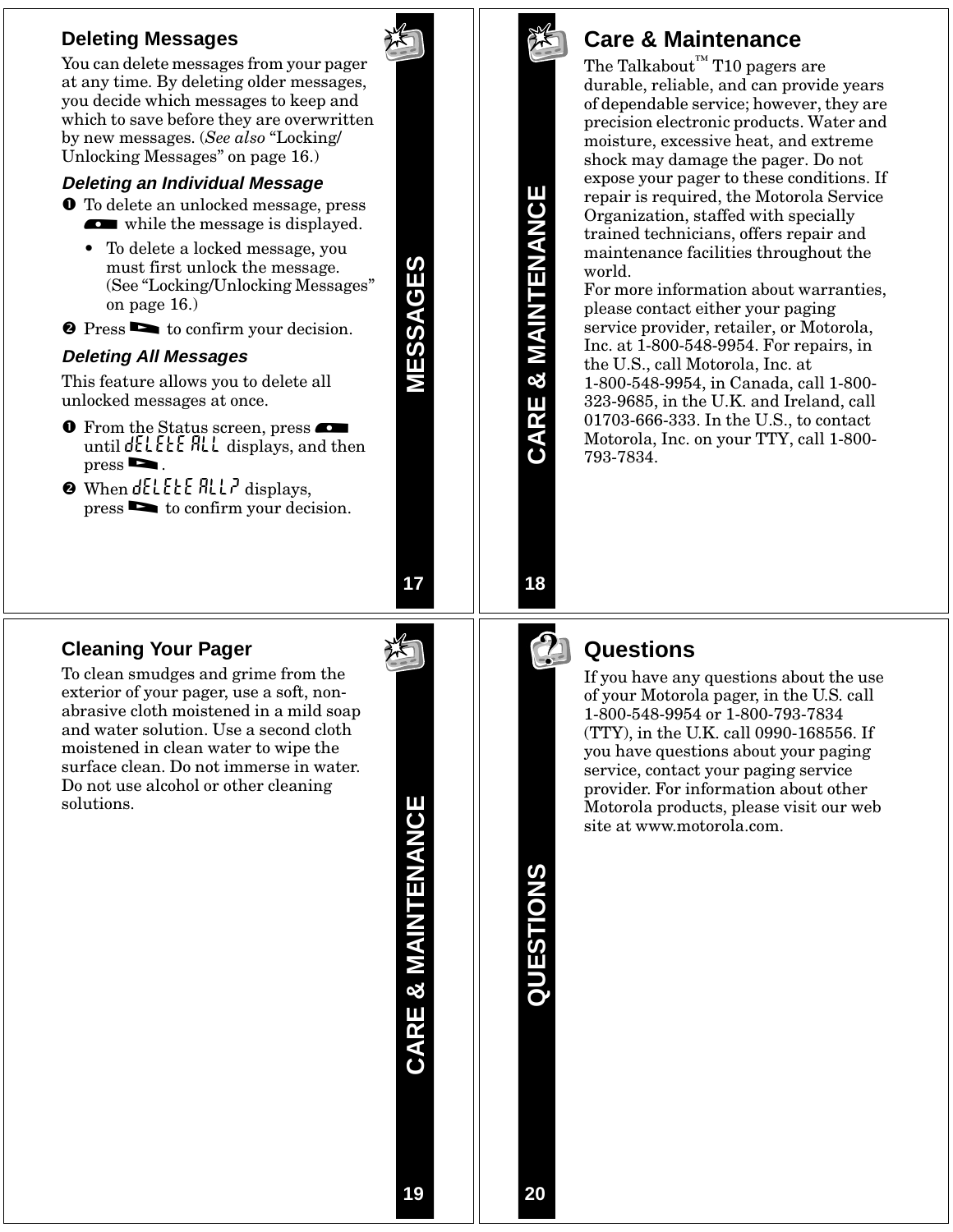### **FCC Compliance**

This device complies with part 15 of the FCC Rules. Operation is subject to the following two conditions: (1) This device may not cause harmful interference, and (2) this device must accept any interference received, including interference that may cause undesired operation.

This equipment has been tested and found to comply with the limits for a Class B digital device, pursuant to part 15 of the FCC Rules. These limits are designed to provide reasonable protection against harmful interference in a residential installation. This equipment generates, uses, and can radiate radio frequency energy and, if not installed and used in accordance with the instructions, may cause harmful interference to radio communications. However, there is no guarantee that interference will not occur in a particular installation. If this equipment does cause harmful interference to radio or television reception, which can be determined by turn the equipment off and on, the user is encouraged to try to correct the interference by one or more of the following measures:

- Reorient or relocate the unit.
- Increase the separation between the equipment and receiver.

**Motorola Limited Warranty**

#### **I.What this Warranty Covers and for How Long**

The Motorola company listed below (Motorola) warrants this pager manufactured and/or sold by Motorola (Product) against defects in materials and workmanship under normal use for a period of one year from the date the Product is purchased by the first end-user purchaser.

**23** Motorola, at its option, will at no charge either repair, replace, or refund the purchase price of any Product that does not conform with this warranty. Repair may include the replacement of parts with functionally equivalent reconditioned or new parts. Replacement may include providing a functionally equivalent "Motorola Certified Reconditioned/ Refurbished/Pre-Owned" or new Product. Products that have been repaired or replaced are warranted for the balance of the original warranty period or for 90 days from the date that you received the repaired or replaced Product, whichever is longer. All Products and/ or parts for which replacements have been provided become Motorola's property. Motorola warrants that each copy of any software supplied with the Products will be free from physical defects in the media that tangibly embodies the copy for a period of 90 days from the date the Products are purchased by the first end-user purchaser. Motorola, at its option, will at no charge repair

**MOTOROLA LIMITED WARRANTY RRAN** ๔ MOTOROLA LIMIT

**FCC COMPLIANCE**

FCC COMPLIANCE

**FCC COMPLIANCE**

**FCC COMPLIANCE** 

**21**

#### • Connect the equipment into an outlet on a circuit different from that which the receiver is connected.

• Consult the dealer or an experience radio/ TV technician for help.

**22** or replace the media of any such software that contains defects in materials or workmanship in the media. No updates are provided. Motorola makes no representation that such software will meet your requirements or will work in combination with any hardware or

applications software products provided by third parties, that the operation of the software こ<br>く products will be uninterrupted or error free, or that all defects in software products will be œ corrected.

œ This warranty extends to the first end-user purchaser only, and is not transferable.

#### ⋖ **II.Warranty Conditions**

This warranty is valid only in the United Sates ≏ and Canada, and is Motorola's complete ш warranty for the Products. Motorola assumes no obligation or liability for changes to this warranty unless made in writing and signed by an officer of Motorola.

**MOTOROLA LIMITED WARRANTY** Motorola is not responsible in any way for any ancillary equipment not furnished by Motorola ⋖ which is attached to or used in connection with the Products, or for operation of Products with O any ancillary equipment, and all such œ equipment is expressly excluded from this O warranty. Furthermore, Motorola is not responsible for any damage to Products resulting from the use of ancillary equipment not furnished by Motorola for use with the

Products. When Products are used in combination with

ancillary or peripheral equipment not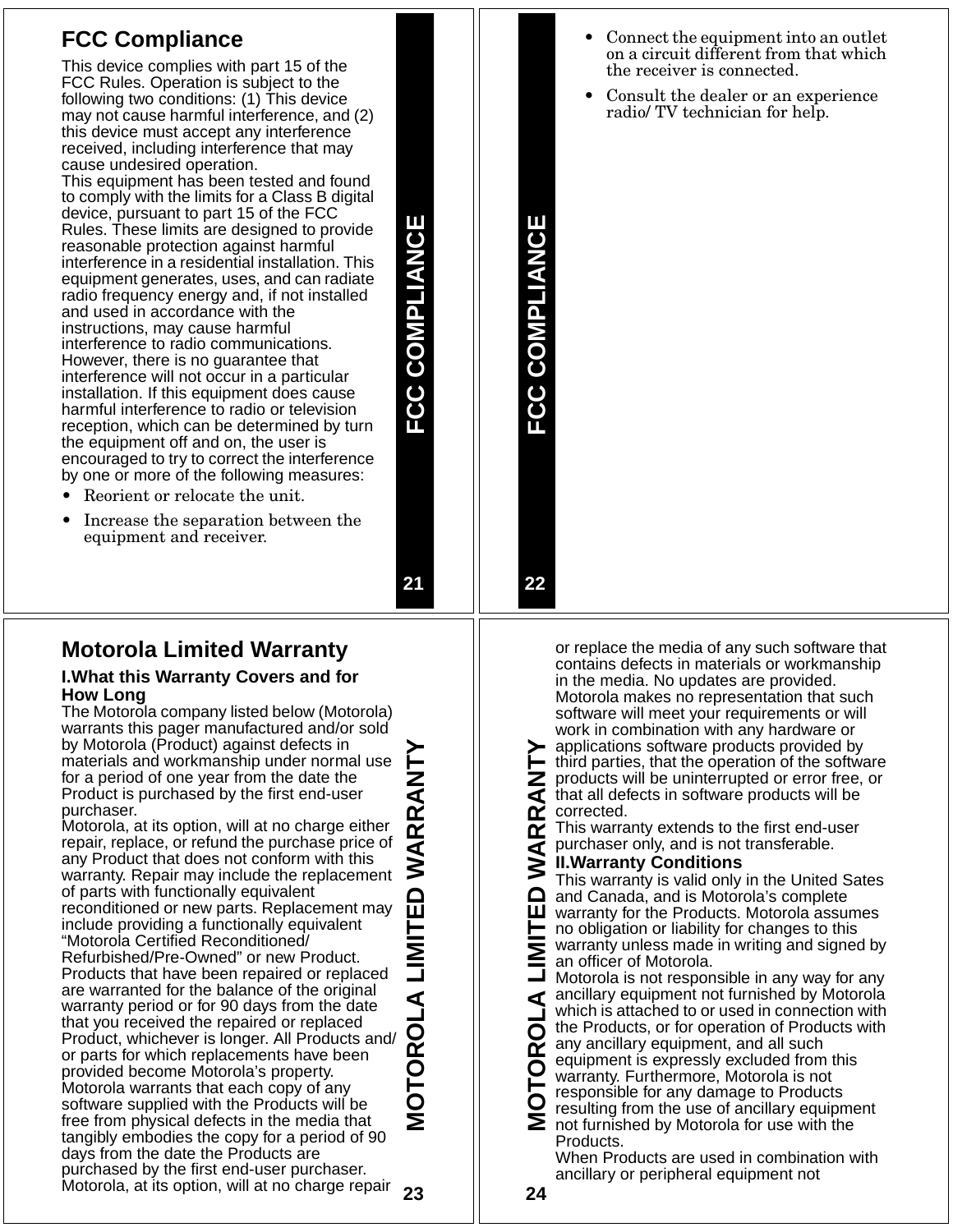manufactured or supplied by Motorola, Motorola does not warrant the operation of the combination, and Motorola will not honor a warranty claim in which the Product is used in such a combination and it is determined by Motorola there is no fault with the Product. Motorola specifically disclaims any responsibility for any damaged caused in any way by the use of accessories and peripherals not manufactured or supplied by Motorola, including, but not limited to batteries, chargers adaptors, and power supplies.

Motorola does not warrant any installation, maintenance, or service that it did not perform. SERVICE WORK PERFORMED BY SERVICE CENTERS OR OTHERS NOT AUTHORIZED BY MOTOROLA TO PERFORM SUCH WORK WILL VOID THIS WARRANTY.

**III.What this Warranty Does Not Cover** (a)Defects or damage resulting from: use of the Products in any manner not normal or customary, misuse, accident or neglect such as dropping the Products onto hard surfaces, contact with water, rain or extreme humidity, contact with sand, dirt or the like, contact with extreme heat, spills of food or liquid; improper testing, operation, maintenance, installation, adjustment, or any alteration or modification of any kind.

(b)This warranty does not extend to accessories, including nickel cadmium batteries, battery charger, or holsters, that accompany or are used with the Product.

**25**

**MOTOROLA LIMITED WARRANTY**

MOTOROLA

冚

≃

proof of purchase, a written description of the problem, and, most importantly, your address, and telephone number. RETAIN THE ORIGINAL OF YOUR PROOF OF PURCHASE. Products that are repaired or replaced under this warranty will be shipped to you at Motorola's expense for the freight and insurance. If additional information is needed, RRAN please contact Motorola at the address at the bottom of this document.

#### **V. General Provisions**

**MOTOROLA LIMITED WARRANTY** THIS IS THE COMPLETE WARRANTY FOR THIS PRODUCT BY MOTOROLA AND SETS  $\overline{\textbf{4}}$ FORTH YOUR EXCLUSIVE REMEDIES. THIS WARRANTY IS GIVEN IN LIEU OF ALL OTHER EXPRESS WARRANTIES. IMPLIED 冚 WARRANTIES INCLUDING WITHOUT LIMITIATION THE IMPLIED WARRANTIES OF MERCHANTABILITY AND FITNESS FOR A PARTICULAR PURPOSE, ARE GIVEN ONLY IF SPECIFICALLY REQUIRED BY APPLICABLE LAW. OTHERWISE, THEY ARE SPECIFICALLY EXCLUDED. IN NO EVENT SHALL MOTOROLA BE LIABLE, WHETHER IN CONTACT OR TORT (INCLUDING NEGLIGENCE) FOR DAMAGES IN EXCESS OF THE PURCHASE PRICE OF THE PRODUCT, OR FOR ANY INDIRECT, INCIDENTAL, SPECIAL OR CONSEQUENTIAL DAMAGES OF ANY KIND, OR LOSS OF REVENUE OR PROFITS, LOSS OF BUSINESS, LOSS OF INFORMATION OR DATA, OR FINANCIAL LOSS ARISING OUT OF OR IN **27**

(c) Physical damage to the surface of the Products, including scratches or other damage to displays, or other externally exposed parts.

(d)Products disassembled or repaired in such a manner as to adversely affect performance or prevent adequate inspection and testing to verify any warranty claim.

\_<br>< (e)Products on which serial numbers or date tags have been removed, altered or œ obliterated.

**MOTOROLA LIMITED WARRANTY**  $\alpha$ (f) Products on which the board serial ব numbers do not match each other, or on which the board or serial numbers do not ⋚ match the housing.

≏ (g)Products with non-conforming or nonш Motorola housings or parts.

(h)Failure of Products due primarily to any communication service or signal you may Σ subscribe to or use with the Products.

FLAT RATE REPAIR RATES APPLY TO PRODUCTS NOT COVERED BY THIS ◀ WARRANTY.

**IV.How to Get Warranty Service**

To get warranty service, please call: œ 1-800-548-9954 USA, 1-800-461-4575 Canada, 1-800-793-7834 TTY.

You will receive directions on how to mail the Products to Motorola. All Products shipped to Motorola Service Centers must be shipped with freight and insurance prepaid. Along with the Products you must include a copy of your

receipt, bill of sale, or some other comparable

**26**

CONNECTINO WITH THE USE OF INABILITY TO USE THE PRODUCT, TO THE FULL EXTENT THESE DAMAGES MAY BE DISCLAIMED BY LAW.

#### **VI. Patent and Software Provisions**

Motorola will defend at it own expense, any **MOTOROLA LIMITED WARRANTY** suit brought against you to the extent that it is based on a claim that the Products infringe a こ<br>く United States patent. Motorola will pay those costs and damages finally awarded against yo  $\mathbf{\Omega}$  in any such suit which is attributable to any œ such claim. The defense and payments by Motorola are conditioned on the following: (a) ⋖ ⋚ that you will notify Motorola promptly in writing any notice of the claim, and (b) that Motorola ≏ will have sole control of the defense of the suit ш and all negotiations for its settlement or compromise, and (c) should the Products become, or in Motorola's opinion be likely to become, the subject of a claim of infringement of a United States patent, that you will permit Motorola, at its option and expense, either: to ⋖ procure for you the right to continue using the ō Products or parts; to replace or modify them so that they become non-infringing; or to grant œ you a credit for such Products or parts as O depreciated and accept their return. The depreciation will be an equal amount per year over the lifetime of the Products, accessories, Σ battery or parts as established by Motorola. Motorola will have no liability to you with respect to any claim of patent infringement which is based upon the combination of the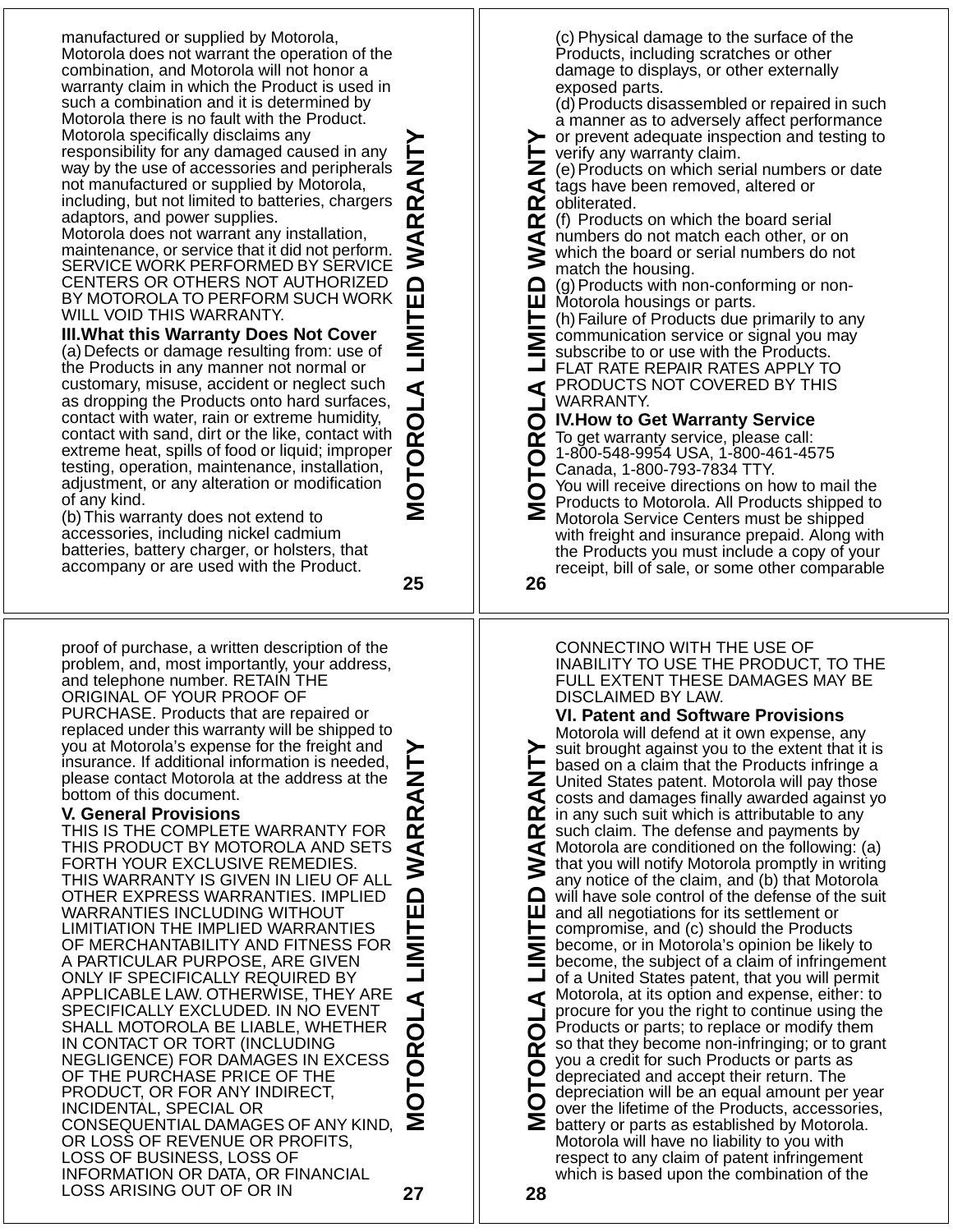Products or parts furnished under this limited warranty with software, apparatus or devices not furnished by Motorola. Motorola will have no liability for the use of ancillary or peripheral equipment or software not furnished by Motorola which is attached to or used in connection with the Products. The foregoing states the entire liability of Motorola with respect to infringement of patents by the Products, accessories, batteries or any parts of them.

Laws in the United States and other countries preserve for Motorola certain exclusive rights for copyrighted Motorola software such as the exclusive rights to reproduce in copies and distribute copies of the Motorola software. Motorola software may be copied into, used in and redistributed with only the Products associated with such Motorola software. No other use, including without limitation disassembly or reverse engineering, of such Motorola software or exercise of exclusive rights in such Motorola software is permitted. **VII. State Law and Other Jurisdiction** 

## **Rights**

Some states and other jurisdictions do not allow the exclusion or limitation of incidental or consequential damages, or limitation on how long an implied warranty lasts, so the above limitations or exclusions may not apply to you. This warranty gives you specific legal rights, and you may also have other rights which vary from jurisdiction to jurisdiction. Call first for

**29**

**MOTOROLA LIMITED WARRANTY**

OTOROLA LIMITED WARRANT

### **Introduction**

Félicitations pour l'achat d'un téléavertisseur Talkabout<sup>MC</sup> T10.

Cette notice d'emploi vous explique comment utiliser votre nouveau téléavertisseur et vous donne de précieux conseils, que vous soyez un utilisateur débutant ou un initié.

#### **Utilisation efficace du Téléavertisseur**

Le téléavertisseur vous aidera à demeurer en contact avec toute personne qui compte à vos yeux. Communiquez le numéro de votre téléavertisseur à vos associés, aux membres de votre famille et à vos amis afin de pouvoir être joint en tout temps.

**NTRODUCTION INTRODUCTION** information on obtaining warranty service. If you otherwise need to correspond with Motorola about this Product, write to: In the USA:

Motorola, Inc. 1500 Gateway Blvd. **MOTOROLA LIMITED WARRANTY** Boynton Beach, FL Z<br>T USA 33426-8292 1-800-548-9954 USA œ 1-800-793-7834 TTY **ARI** 

In Canada: Motorola Canada Limited ≶ 5875 Whittle Road **MOTOROLA LIMITED** Mississauga, ON L4Z 2H4 1-800-461-4575

**30**



### **Mise en route Renseignements sur la pile**

Une seule pile alcaline AAA est nécessaire pour le fonctionnement du téléavertisseur (n'utilisez pas de pile carbone-zinc). Consultez le diagramme de la page suivante pour l'emplacement du couvercle de la pile.

 $Si$   $L$   $J$  $b$  $h$  $c$  (pile faible) s'affiche, c'est que la pile AAA du téléavertisseur est faible. Remplacez-la.

#### **Installation et remplacement de la pile**

- Tenez le téléavertisseur face vers le bas et faites glisser le couvercle de la pile dans le sens de la flèche (vers le bord extérieur).
- Soulevez le couvercle de la pile et retirez-le.
- **8** Retirez la vieille pile tout en notant la position des indicateurs de polarité positif (+) et négatif (-).
- Placez la nouvelle pile de façon à ce que les indicateurs de polarité coïncident avec le diagramme de polarité.

**32**

**MISE EN ROUTE**

SIM

E EN ROUT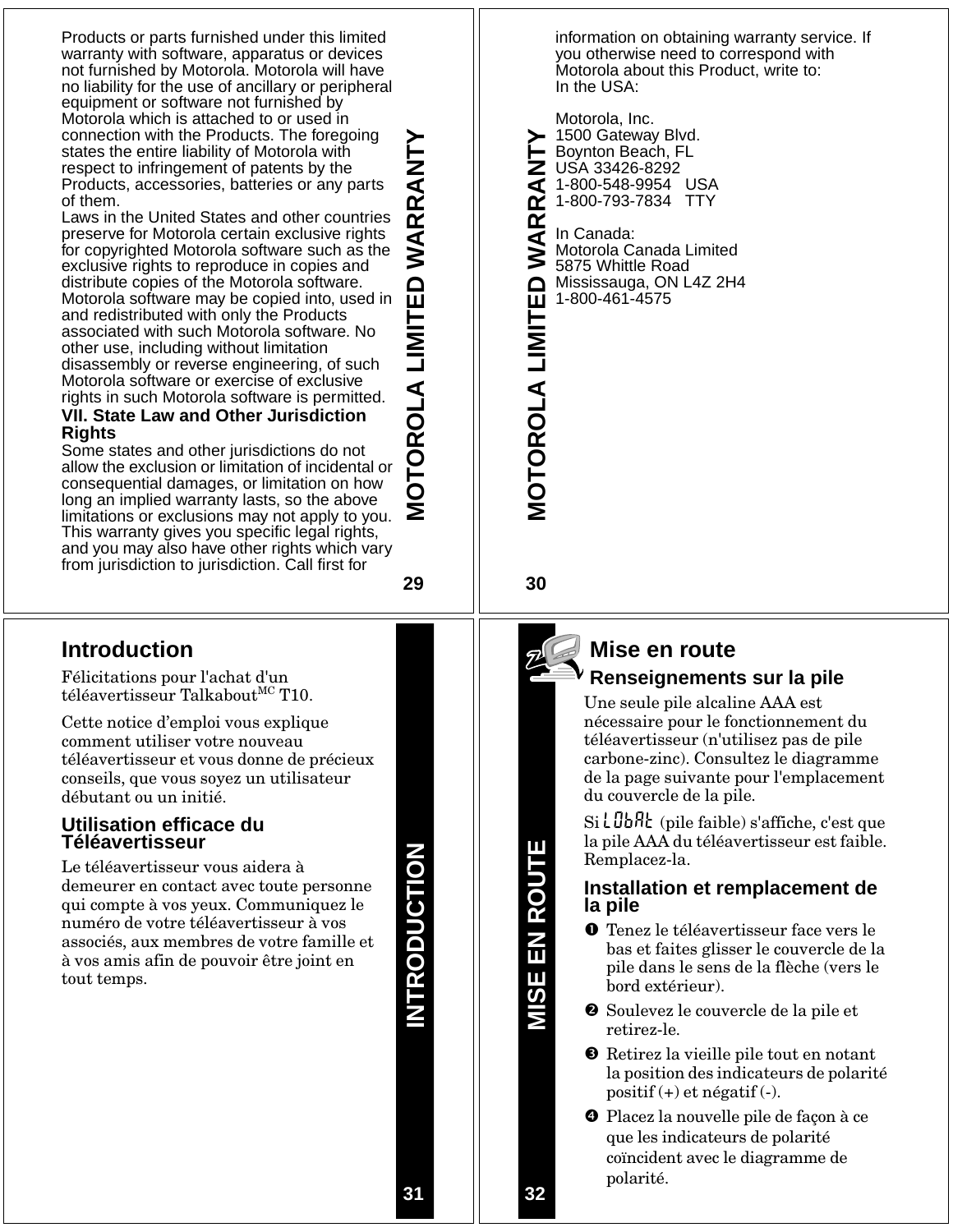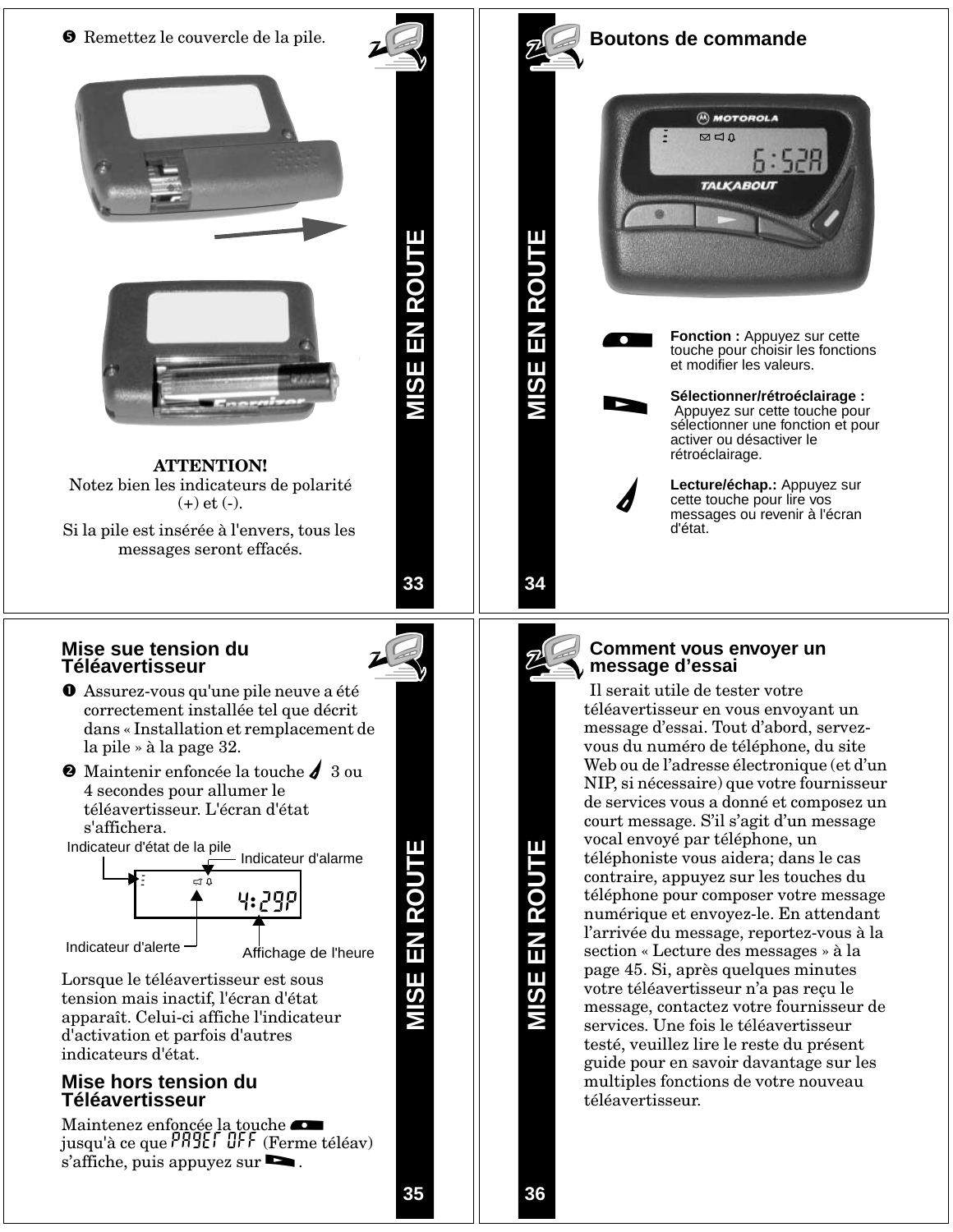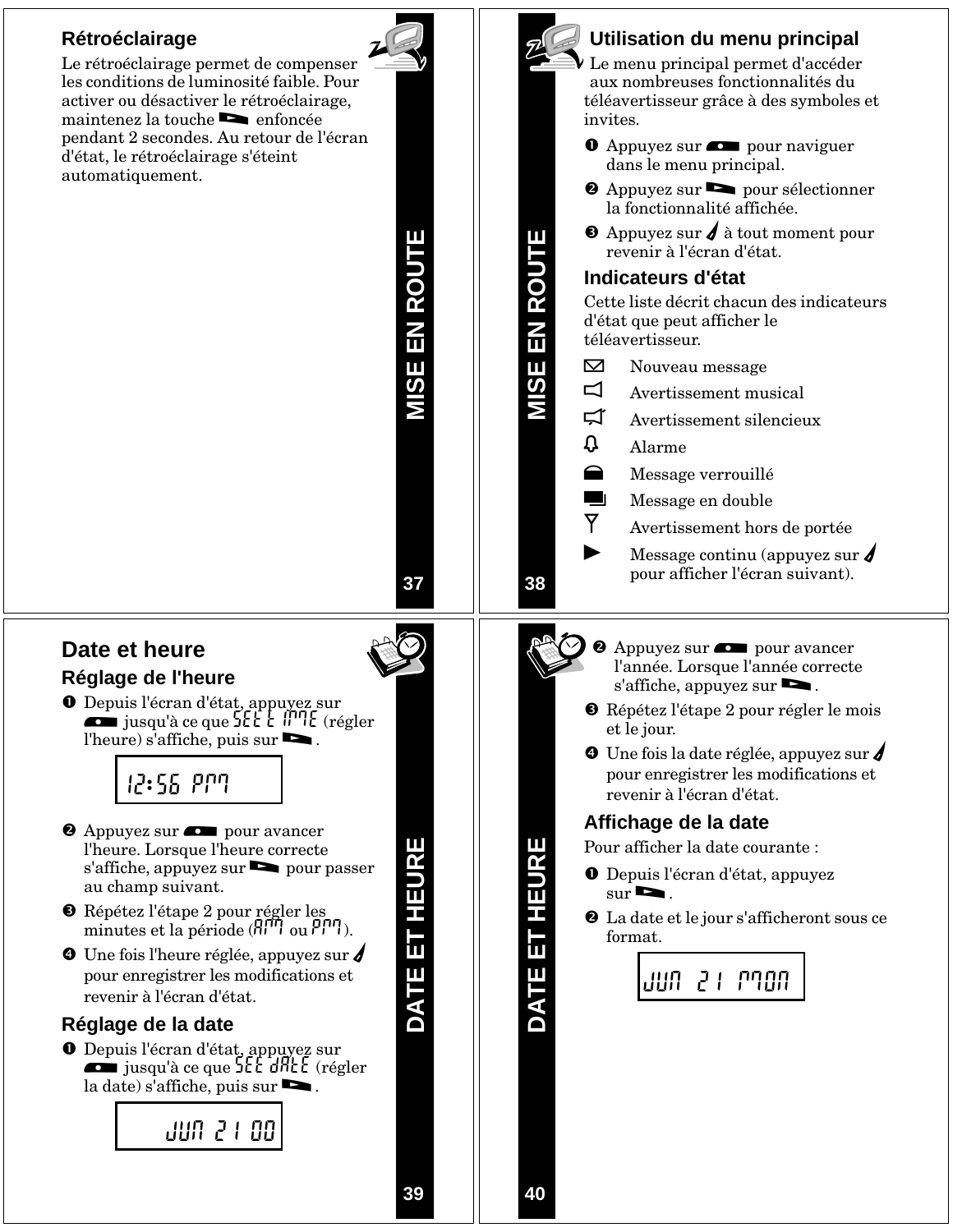### **Réglage de l'alarme**

Le téléavertisseur permet de régler des alarmes quotidiennes.

O Depuis l'écran d'état, appuyez sur<br>jusqu'à ce que SEE ALAFM  $(\mbox{régler l'alarme})$ s'affiche, puis sur



- <sup>2</sup> Appuyez sur  $\sim$  pour avancer l'heure. Lorsque l'heure correcte s'affiche, appuyez sur **s** pour passer au champ suivant.
- Répétez l'étape 2 pour régler les minutes et la période  $(H^{\text{III}})$  ou  $P^{\text{III}}$ ).
- $\bullet$  Appuyez sur  $\bullet$  pour passer de  $\theta$ (marche) à OFF (arrêt). Lorsque l'option désirée s'affiche, appuyez sur pour l'activer.
- Une fois l'alarme réglée, appuyez sur  $\boldsymbol{\ell}$  pour enregistrer les modifications et revenir à l'écran d'état.

**Avertissment de rappel**

Cette fonction permet d'activer et de dés activer des avertissements de rappel. Ceux-ci sont répétés aux 2 minutes jusqu'à ce que tous les messages aient été lus. Pour activer ou désactiver les avertissements de rappel :

- O Depuis l'écran d'état, appuyez sur<br>jusqu'à ce que Adu LUNE fuit (commandes avancées) s'affiche, puis  $\mathsf{sur} \blacktriangleright$ .  $\mathsf{FETI}\nparallel \mathsf{HLE}$  (avertissment de rappel) s'affichera.
- <sup>2</sup> Appuyez sur **D** pour passer de <sup>01</sup>  $(\text{marche})$  à  $\frac{d}{dt}$  (arrêt). Appuyez sur pour confirmer votre sélection.

### **Avertissement de pile faible**

Lorsque la pile est faible,  $LDBR$ (décharge) s'affiche à l'écran d'état. Il est possible aussi de paramétrer le téléavertisseur pour émettre un avertissement de pile faible.

**O** Depuis l'écran d'état, appuyez sur<br> $\overline{\phantom{a}}$  jusqu'à ce que  $\overline{\phantom{a}}$ (commandes avancées) s'affiche, puis  $\text{sur}$   $\blacksquare$ .

**AVERTISSEMENTS AVERTISSEMENTS** 

**DATE ET HEURE**

DATE ET HEURE

**41**



### **Avertissements**

### **Réglage du type d'avertissement**

Votre nouveau téléavertisseur permet de choisir des avertissements sonores et silencieux. Il s'agit des avertissements suivants : silencieux « vibration » , veille « aucune alerte » , vibra call « vibration et bip » ainsi que 8

avertissements sonores standard.

Suivez ces étapes pour choisir le type d'avertissement de réception d'un message :

O Depuis l'écran d'état, appuyez sur<br>iusqu'à ce que SEE ALEFL  $(r$ égler l'alerte) s'affiche, puis sur



- <sup>2</sup> Appuyez sur  $\sim$  pour afficher le type d'avertissement et écouter un extrait.
- Lorsque l'avertissement désiré apparaît, appuyez sur  $\bullet$  pour l'activer.

**42**

**AVERTISSEMENTS**

**2** Appuyez et maintenez la touche<br>
jusqu'à ce que  $L$  - [[[] (décharge) s'affiche, puis sur >. L'écran suivant s'affichera.

l c alt on

- <sup>8</sup> Appuyez sur **compound pour passer de on** (marche) à off (arrêt), puis sur > pour confirmer votre choix.
- L'avertissement de pile faible se répète à chaque heure entre 8 h et 20 h.

**AVERTISSEMENTS**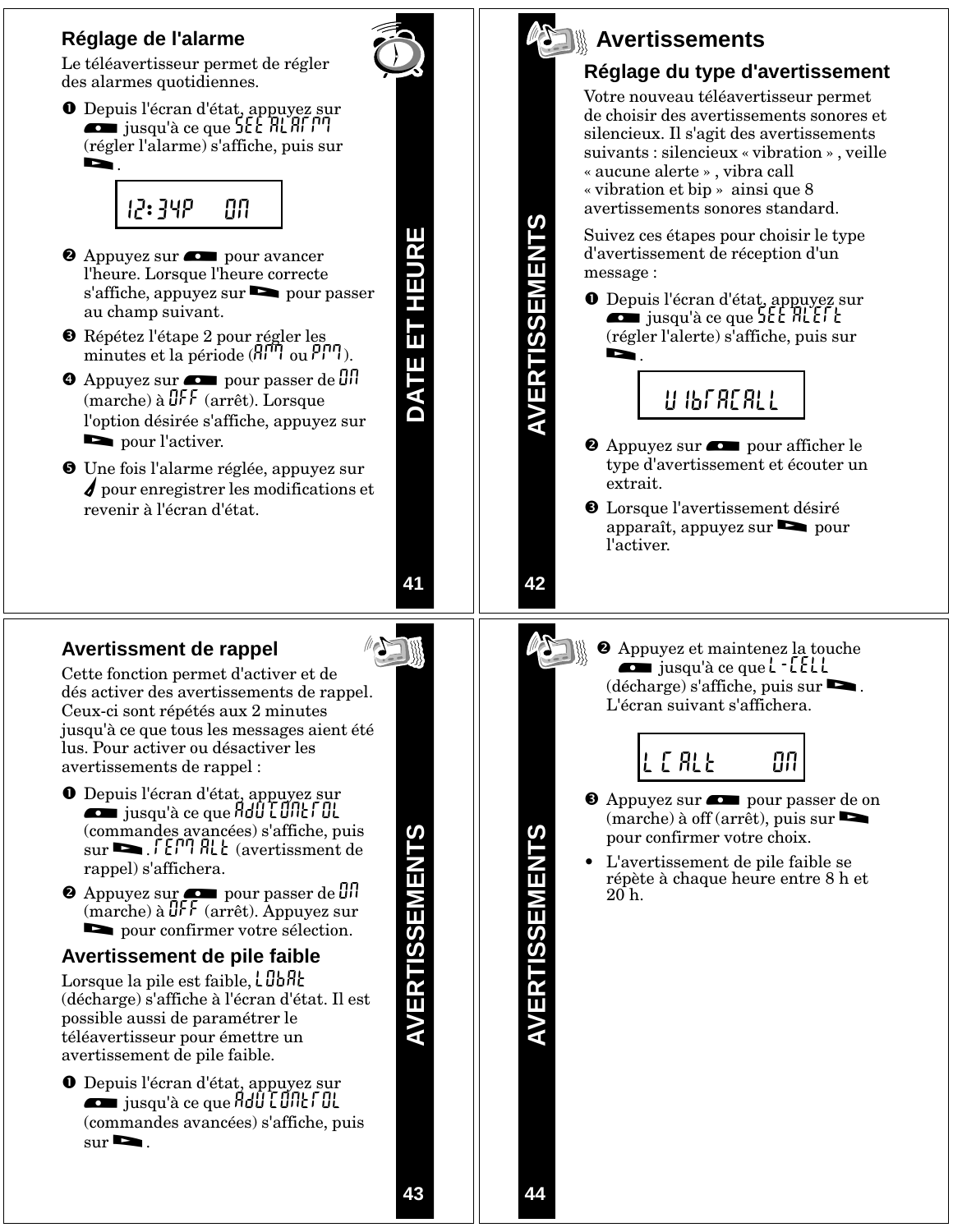



**MESSAGES**

message de type courrier, il émet un avertissment et PNA IL PN59 (courrier) s'affiche.

#### **Verrouiller et déverrouiller les messages**

Vous pouvez verrouiller jusqu'à 10 messages de façon à prévenir "leur suppression ou leur écrasement sur réception de nouveaux messages lorsque la mémoire du téléavertisseur est saturée.

- Pour verrouiller un message, appuyez sur **comparent alors** que le message est affiché.
- Pour déverrouiller un message, appuyez sur **complete** alors que le message verrouillé est affiché.

#### **Renseignements sur les messages**

Sur réception d'un message, le téléavertisseur peut afficher des renseignements supplémentaires. Suivez les étapes suivantes pour activer ou désactiver cette fonction :

**46**

#### **Suppression d'un message individuel**

- **O** Pour supprimer un message déverrouillé, appuyez sur **com** alors que le message est affiché.
	- Pour supprimer un message verrouillé, vous devez d'abord le déverrouiller. (Voir aussi « Verrouiller et déverrouiller les messages » à la page 46).
- Appuyez sur > pour confirmer votre choix.

#### **Suppression de tous les messages**

Cette fonction permet la suppression de l'ensemble des messages déverrouillés en une seule opération.

- O Depuis l'écran d'état, appuyez sur<br>jusqu'à ce que de l'ELE ALL (Supprimer tout) s'affiche, puis sur
- $\odot$  Lorsque dELELE ALLP (Supprimer  $\text{tout?}$ ) s'affiche, appuyez sur pour confirmer votre choix.



- puis sur  $\blacktriangleright$ .  $\bullet$  Appuyez sur  $\bullet$  jusqu'à ce que  $\cdot$  159  $\int \iint \iint u^s$  s'affiche, puis sur
- $\bullet$  Appuyez sur  $\bullet$ , pour passer de  $\mathfrak{g}_{\mathfrak{l}}$  $(\text{marche}) \land \text{QFF} (\text{arrêt}), \text{puis sur}$ pour confirmer votre choix..

### **Suppression des messages**

Vous pouvez supprimer les messages du téléavertisseur à tout moment. La suppression des anciens messages permet de déterminer quels messages seront gardés et lesquels seront supprimés avant qu'ils ne soient écrasés par de nouveaux messages. (Voir aussi « Verrouiller et déverrouiller les messages » à la page 46).

MESSAGES **MESSAGES**

**47**

**MESSAGES**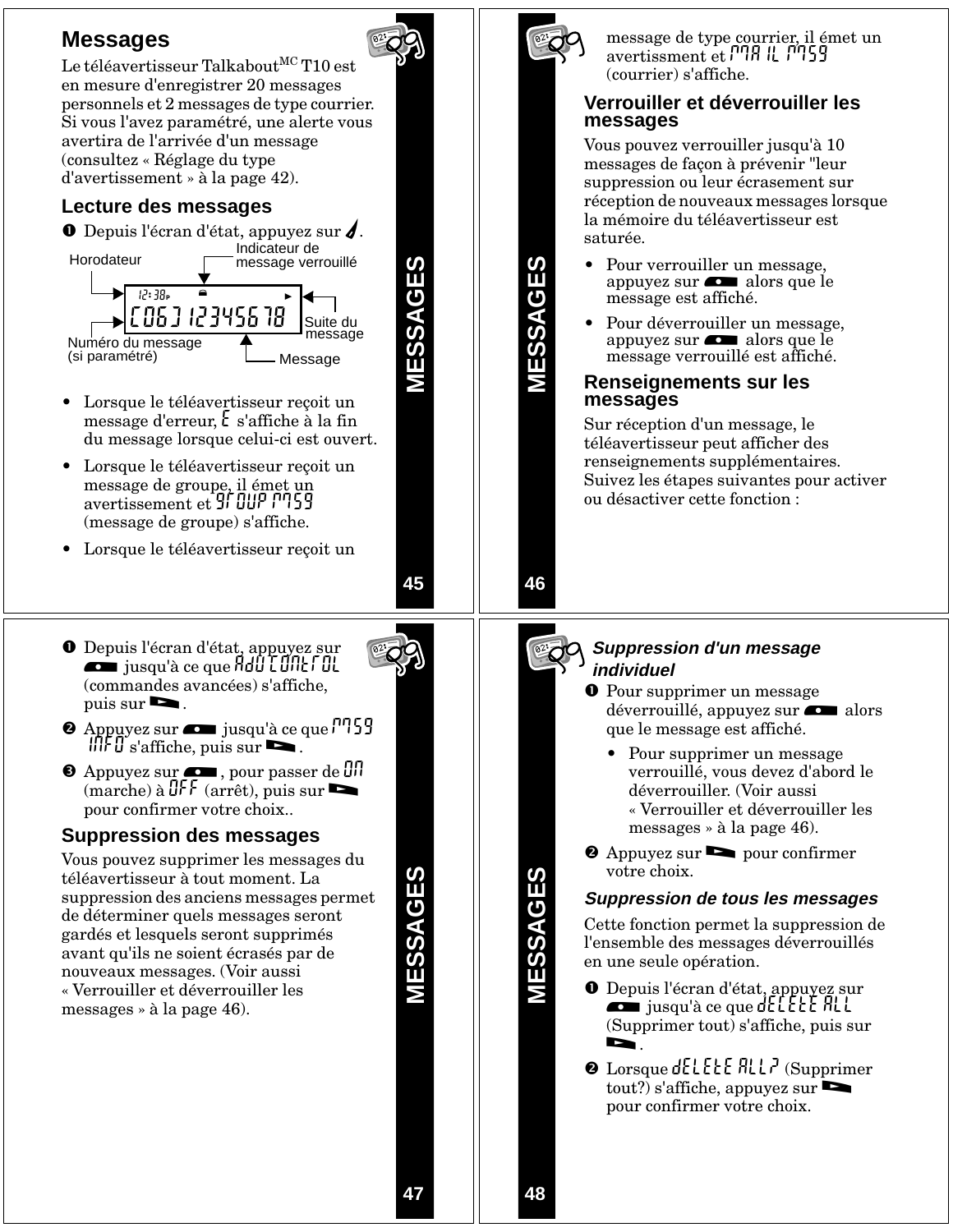#### **Entretien approprié**

Les téléavertisseurs Talkabout<sup>MC</sup> T10 sont des appareils durables, fiables qui peuvent offrir de nombreuses années de fonctionnement sans défaillance. Cependant, il s'agit d'un appareil électronique de précision. L'eau et l'humidité, une chaleur intense et un choc très fort peuvent endommager le téléavertisseur. N'exposez pas votre téléavertisseur à ces conditions. Si une réparation devient nécessaire, le Service de réparations de Motorola, qui bénéficie des services de techniciens spécialement formés, possède des centres de réparation et d'entretien dans le monde entier.

#### Vous pouvez protéger votre

téléavertisseur en achetant une garantie prolongée couvrant le remplacement des pièces et de la main-d'oeuvre. Pour plus d'information concernant les garanties, adressez-vous à votre fournisseur de service ou à un bureau des ventes de Motorola, Inc. au 1 800 548-9954. Pour les réparations, contactez Motorola, Inc. au 1 800 548-9954 pour les États-Unis, ou 1 800 323-9685 pour le Canada. Pour

**49**

**ENTRETIEN APPROPRIÉ**

ENTRETIEN APPROPRI

Щ

### **Questions**

Si vous avez des questions à propos de l'utilisation de votre téléavertisseur Motorola, composez le 1 800 548-9954 ou le 1 800 793-7834 (TTY) aux États-Unis. Pour toutes questions relatives au service de téléavertisseur, veuillez contactez votre fournisseur de services. Pour plus d'information sur les autres produits de Motorola, veuillez visiter notre site Web à www.motorola.com.

QUESTIONS **QUESTIONS**



**ENTRETIEN APPROPRIÉ**

**RETIEN APPROPRI** 

**50**

contacter Motorola, Inc. aux États-Unis sur votre TTY, composez le 1 800 793-7834.

#### **Nettoyage du téléavertisseur**

Pour nettoyer les taches et la saleté se trouvant sur l'extérieur du boîtier de votre téléavertisseur, servez-vous d'un chiffon doux et non abrasif et d'eau savonneuse (savon doux). Nettoyez la surface à l'aide d'un autre chiffon imbibé d'eau propre. N'immergez pas le téléavertisseur dans l'eau. N'utilisez pas d'alcool ni aucun autre nettoyant.

### **Conformité FCC**

Cet appareil est conforme à la partie 15 des règlements de la FCC. Le fonctionnement doit respecter les deux conditions suivantes : 1) Cet appareil ne doit pas générer de brouillage préjudiciable et, 2) cet appareil doit accepter tout brouillage y compris le brouillage pouvant entraîner un fonctionnement indésirable.

Cet appareil a été vérifié et déclaré conforme aux limites des dispositifs de catégorie B, en vertu de la partie 15 des règlements de la FCC. Ces limites servent à assurer une protection raisonnable contre le brouillage préjudiciable dans un environnement résidentiel. L'appareil produit, utilise et peut rayonner de l'énergie de radiofréquence. Une installation ou une utilisation non conforme au guide d'instructions risque d'entraîner un brouillage préjudiciable aux radiocommunications. Toutefois, il n'y a pas de garantie que le brouillage ne se produira pas dans une installation particulière.

**CONFORMITÉ FCC**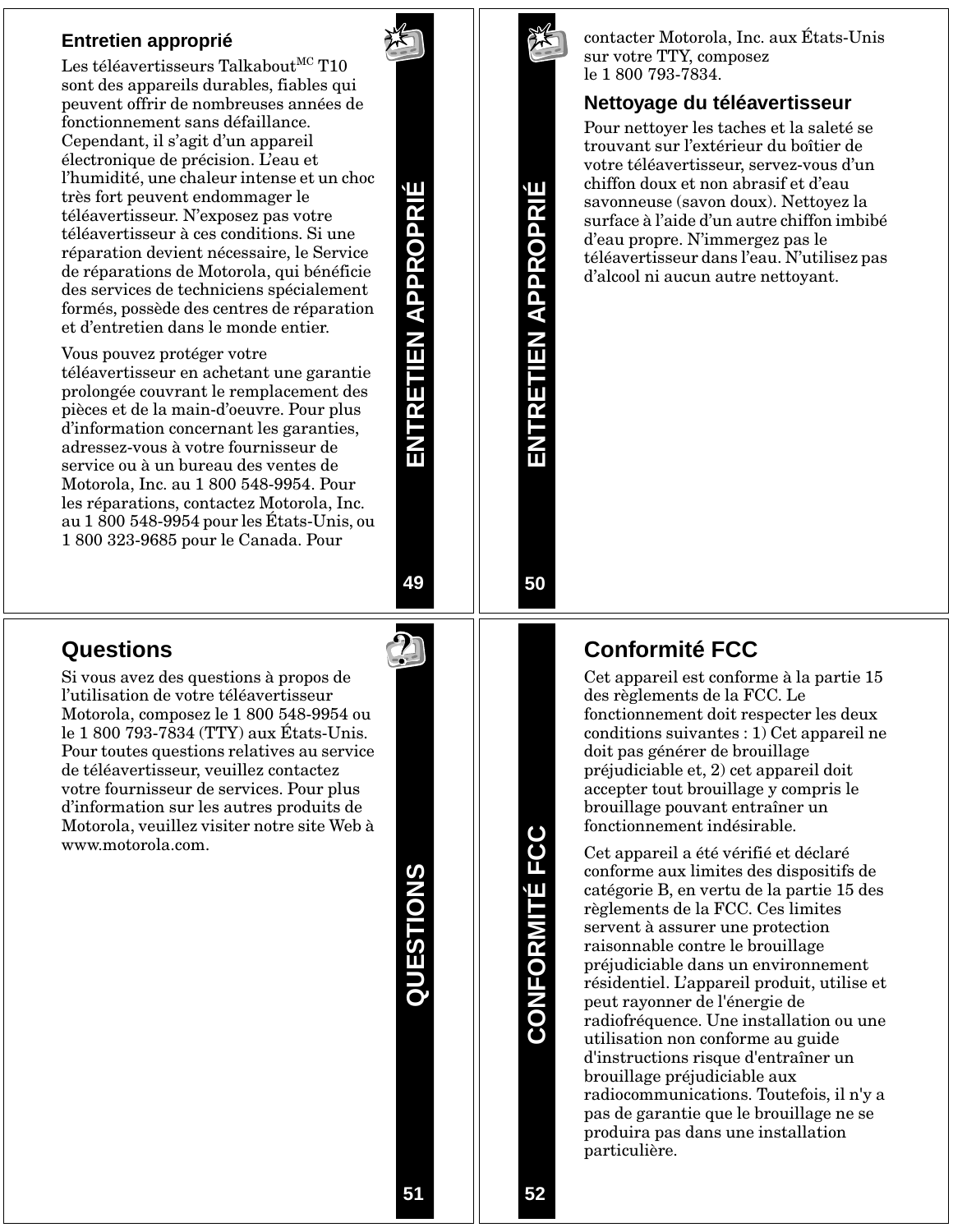- Si cet appareil brouille de façon préjudiciable la réception des radiocommunications et des émissions de télévision (on peut en faire la vérification en mettant l'appareil en marche et en l'éteignant), l'utilisateur devrait idéalement tenter d'éliminer le brouillage en prenant l'une ou plusieurs des mesures suivantes :
- Réorienter ou repositionner l'antenne de réception.
- Augmenter la distance entre l'appareil et le récepteur.
- Connecter l'appareil à une prise qui se trouve sur un circuit différent de celui auquel le récepteur est connecté.
- Consulter le fournisseur ou un technicien expérimenté en radiotélévision pour obtenir de l'aide.

**CONFORMITÉ FCC CONFORMITÉ FCC**

**53**

**54**

Œ

jours à compter de la date d'achat du produit par le premier utilisateur final. Motorola, à son choix, effectuera sans frais la réparation ou le remplacement du support de tout logiciel qui comporte des vices matériels ou de fabrication du support. Aucune mise à jour ne sera fournie. Motorola n'avance aucune assertion à l'effet qu'un tel logiciel répondra à vos exigences ou qu'il fonctionnera en conjonction avec un matériel informatique ou logiciel fourni par une tierce partie, ou que ce logiciel fonctionnera sans interruption ou erreur, ou que les vices de logiciels seront corrigés. Cette garantie est offerte uniquement au premier acheteur. Elle n'est pas transférable.

#### **II.Conditions de la garantie**

Cette garantie est valide uniquement aux États-Unis et au Canada et représente l'intégralité de la garantie offerte par Motorola pour les produits. Motorola n'accepte aucune obligation ou responsabilité relative aux modifications apportées à cette garantie, sauf celles apportées par écrit et approuvées par un représentant officiel de Motorola. Motorola ne sera pas tenue responsable, de quelque façon que ce soit, de tout équipement auxiliaire non fourni par Motorola raccordé ou utilisé en conjonction avec les produits, ni du fonctionnement des produits avec tout équipement auxiliaire; tout équipement de cette nature est expressément exclu de cette garantie. De plus, Motorola ne sera pas tenue responsable de dommage aux produits qui découlent de l'utilisation d'équipement

**GARANTIE LIMITÉE MOTOROLA** Ш 冚 **ANTIE** ⋖

**55**

### **Garantie limitée Motorola**

#### **I. Ce qui est couvert par cette garantie et période de couverture.**

La société Motorola, mentionnée ci-après (Motorola), garantit que ce téléavertisseur fabriqué et/ou vendu par Motorola (Produit) est exempt de vices matériels et de fabrication, sous réserve d'une utilisation normale pendant une période de 1 an à compter de la date d'achat du produit par le premier

**GARANTIE LIMITÉE MOTOROLA** O. utilisateur final. Motorola, à son choix, effectuera sans frais la réparation ou le remplacement du produit non Σ conforme à cette garantie ou remboursera le prix d'achat du produit. Une réparation peut Ш inclure le remplacement de pièces par des É pièces équivalentes remises à neuf ou des pièces neuves. Un remplacement peut consister en un produit neuf, remis à neuf, reconstitué ou usagé, qui soit équivalent, fonctionnel et certifié par Motorola. Le reste de ш la garantie originale ou une garantie de 90 **TNNT** jours à compter de la date de réception du produit réparé ou remplacé, la durée la plus longue étant celle retenue, sera applicable aux produits réparés ou remplacés. Toutes les  $\vec{\mathbf{r}}$ pièces et/ou produits qui font l'objet d'un ⋖ remplacement deviennent la propriété de Motorola.

Motorola garantit que chaque copie d'un logiciel livré avec le produit sera exempt de vices physiques du support qui renferme la copie pour une période de 90

auxiliaire non fourni par Motorola pour utilisation avec les produits. Motorola ne garantit pas que ses produits fonctionneront avec des équipements auxiliaires ou périphériques non fournis par Motorola. En outre, Motorola n'acceptera pas de réclamation en vertu de la garantie pour un

produit utilisé avec de tels équipements auxiliaires lorsque Motorola déterminera que TORO le produit n'est pas défectueux. Motorola désavoue spécifiquement toute responsabilité pour les dommages causés, de quelque façon que ce soit, par l'utilisation d'accessoires ou  $\overline{O}$ de périphériques non fabriqués ou fournis par Ž Motorola, y compris et sans exclure d'autres, les piles, les chargeurs, les adaptateurs et les Ш blocs d'alimentation.

**GARANTIE LIMITÉE MOTOROLA** Щ La garantie Motorola exclut toute installation, entretien ou service qui n'ont pas été fournis par Motorola. TOUS LES TRAVAUX EFFECTUÉS PAR UN CENTRE DE SERVICE OU PAR UN TIERS, ET NON AUTORISÉ ш PAR MOTOROLA POUR L'EXÉCUTION DE TELS TRAVAUX RENDRONT NULLE CETTE GARANTIE. Z

**III.Exclusions de cette garantie**

œ (a)Les vices ou dommages qui résultent de : l'utilisation anormale ou inhabituelle des ⋖ produits, l'abus, les accidents ou la

négligence tels que laisser tomber le produit sur une surface dure, le contact avec l'eau, la pluie ou l'humidité excessive, le contact avec le sable, la saleté ou toute matière semblable,

**56**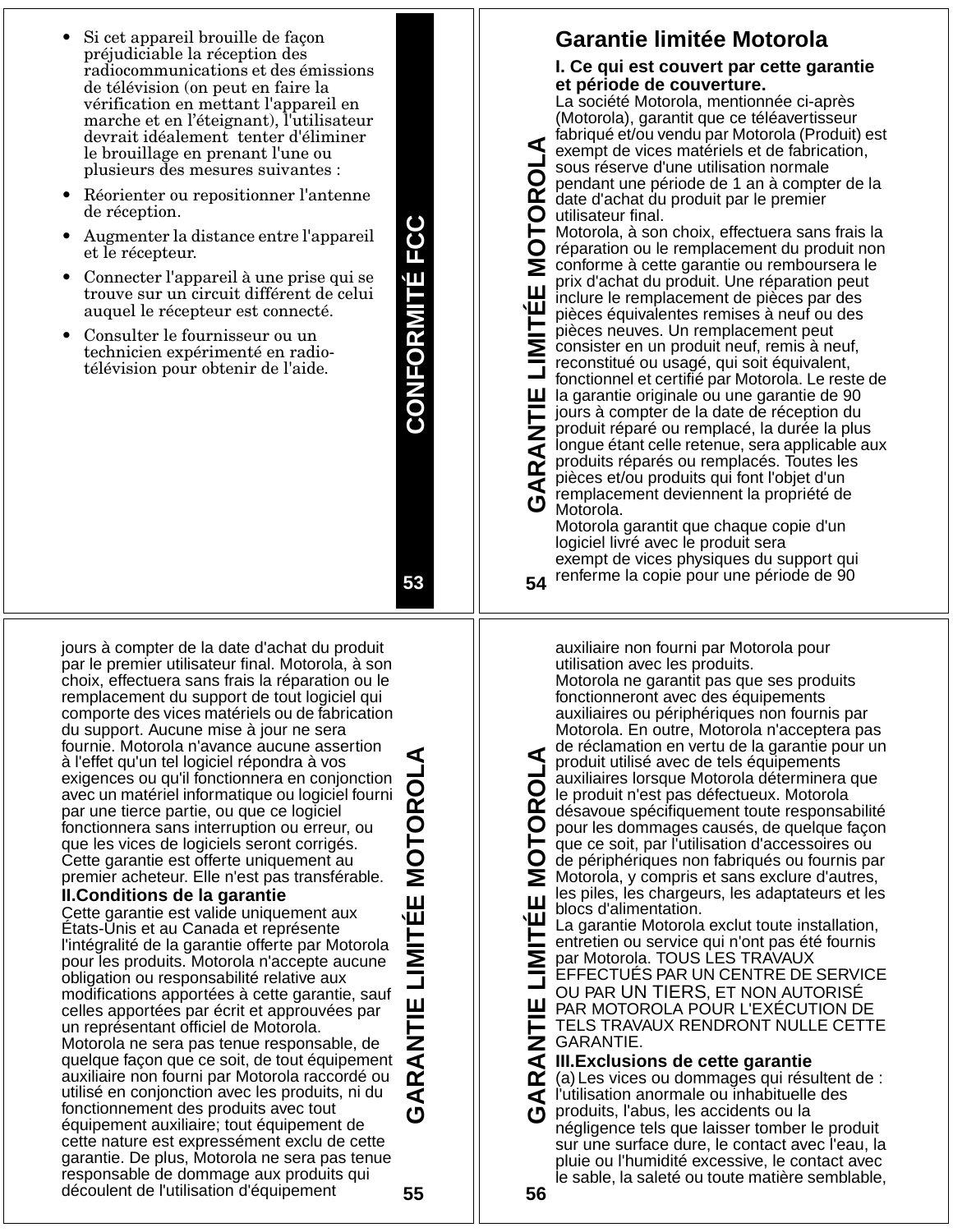le contact avec la chaleur excessive, les renversements de nourriture ou de liquide; les essais, l'utilisation, l'entretien, l'installation ou les ajustements incorrects ainsi que toute altération ou modification.

**GARANTIE LIMITÉE MOTOROLA** (b) Cette garantie ne couvre pas les accessoires qui accompagnent ou qui sont utilisés avec le produit, y compris les piles cadmium-nickel, le chargeur de piles, les étuis. (c) Les dommages physiques sur la surface des produits, y compris les égratignures ou autres dommages aux écrans ou à toute autre pièce externe.

(d) Tout produit démonté ou réparé de façon à produire un effet défavorable sur le rendement du produit ou qui peut nuire à l'inspection ou à la mise à l'essai du produit servant à contrôler la réclamation sur la garantie.

(e) Tout produit sur lequel les numéros de séries ou étiquettes de date ont été supprimés, modifiés ou détruits.

(f) Tout produit sur lequel les numéros de série des cartes ne correspondent pas l'un avec l'autre, ou sur lequel les numéros de série des cartes ne correspondent pas au boîtier.

(g) Tout produit comportant des pièces ou un boîtier non fabriqués par Motorola ou non conformes à ses normes.

(h) Tout échec des produits principalement attribuable au service de communication ou au signal auquel vous êtes abonné ou que vous utilisez avec les produits.

UN TARIF FIXE DE RÉPARATION SERA

#### **V. Conditions générales**

CETTE GARANTIE REPRÉSENTE L'INTÉGRALITÉ DE LA PROTECTION OFFERTE PAR MOTOROLA ET ÉNONCE VOS RECOURS EXCLUSIFS. ELLE EST OFFERTE EN LIEU ET PLACE DE TOUTE AUTRE GARANTIE EXPRESSE. LES GARANTIES IMPLICITES, Y COMPRIS ET SANS EXCLURE D'AUTRES GARANTIES IMPLICITES RELATIVES À LA QUALITÉ MARCHANDE ET ÀL'ADÉQUATION À UN USAGE PARTICULIER, SONT UNIQUEMENT FOURNIES LORSQUE EXIGÉ PAR LA RÉGLEMENTATION APPLICABLE. AUTREMENT, ELLES SONT SPÉCIFIQUEMENT EXCLUES. EN AUCUN CAS MOTOROLA NE POURRA ÊTRE TENUE RESPONSABLE, QUE CE SOIT UNE RESPONSABILITÉ CONTRACTUELLE OU DÉLICTUELLE (Y COMPRIS LA NÉGLIGENCE), POUR DES DOMMAGES SUPÉRIEURS AU PRIX D'ACHAT DU PRODUIT, NI DE DOMMAGES INDIRECTS, ACCIDENTELS, SPÉCIAUX OU ACCESSOIRES DE QUELQUE SORTE QUE SOIT, NI DE PERTE DE REVENU OU DE PROFITS, PERTE DE COMMERCE, PERTE D'INFORMATION OU DE DONNÉES OU PERTE FINANCIÈRE LIÉES À L'UTILISATION OU À L'INCAPACITÉ D'UTILISER LE PRODUIT, DANS LA MESURE OU CES DOMMAGES PEUVENT ÊTRE DÉSAVOUÉS EN VERTU DE LA LOI.

**GARANTIE LIMITÉE MOTOROLA** ÉE MOTORO GARAN

**57**

Щ

#### APPLICABLE AUX PRODUITS NON COUVERTS PAR CETTE GARANTIE.

**IV.Obtention de service sous garantie** Pour obtenir du service sous garantie, veuillez communiquer au : 1 800 548-9954 aux É.-U., 1 800 461-4575 au Canada,

1 800 793-7834 par téléscripteur. **GARANTIE LIMITÉE MOTOROLA** ⋖ Vous obtiendrez les renseignements ō nécessaires pour faire parvenir les produits à Motorola. Les produits expédiés aux centres œ de service Motorola doivent l'être frais O d'assurance et d'expédition prépayés. Les produits doivent être livrés avec une copie du O reçu, du contrat de vente ou d'une preuve Σ d'achat, une description écrite du problème et, surtout, votre adresse et votre numéro de Ш téléphone. CONSERVEZ LA PREUVE É D'ACHAT ORIGINALE. Les produits qui sont soit réparés ou remplacés en vertu de cette garantie vous seront expédiés par Motorola avec les frais d'assurance et d'expédition prépayés. Pour tout autre renseignement, Ш veuillez communiquer avec Motorola à GARANTI l'adresse indiquée à la fin du présent document.

**58**

#### **VI. Conditions relatives aux brevets et aux logiciels**

Motorola assumera les coûts de défense de toute action en justice intentée contre vous dans le cas où cette action sera fondée sur une réclamation où les produits enfreignent un brevet des États-Unis. Motorola défraiera ces ⊄ **GARANTIE LIMITÉE MOTOROLA** coûts ainsi que les dommages et intérêts qui pourraient vous être imputés à la suite d'une telle action en justice attribuable à une telle œ réclamation. Motorola assumera les coûts de O défense ainsi que les dommages et intérêts sous réserve des énoncés suivants : (a) vous  $\mathbf O$ aviserez Motorola par écrit sans délai de l'avis Σ de demande, (b) Motorola maintiendra un pouvoir décisionnel complet en ce qui a trait à Ш la défense et à toutes négociations relatives 一 aux règlements et aux compromis, et (c) dans le cas où le produit ferait, ou selon l'avis de Σ Motorola serait apte à faire, l'objet d'une réclamation de contrefaçon d'un brevet des États-Unis, vous autoriserez ш Motorola à son choix et à ses frais de : vous procurer le droit de continuer à utiliser le Z

produit ou les pièces; remplacer ou modifier le ⋖ produit ou les pièces de façon à éliminer le caractère contrefait; de vous concéder un œ crédit pour ces produits ou pièces tout en ⋖ tenant compte de la dépréciation en échange du retour des produits ou des pièces. Cette dépréciation sera d'un montant annuel égal fondé sur la vie des produits, accessoires, piles ou pièces tel qu'établi par Motorola.

**60**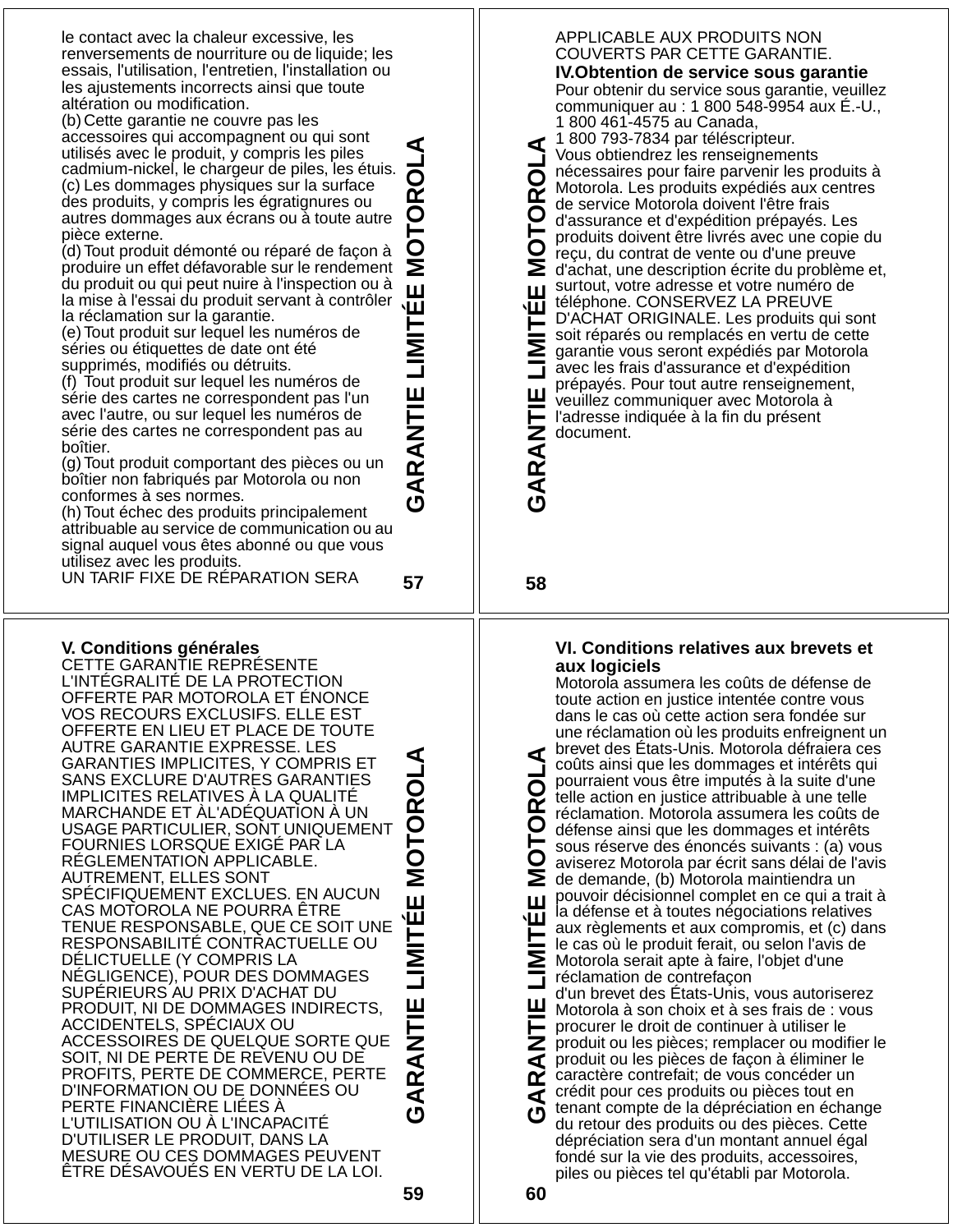| par Motorola. Motorola n'assume aucune<br>responsabilité relative à l'utilisation<br>d'équipement auxiliaire, de périphérique ou de<br>logiciel qui n'est pas fourni par Motorola et qui<br>est raccordé au produit ou utilisé en<br>conjonction avec le produit. Les énoncés qui<br>précèdent représentent la responsabilité<br>entière de Motorola en ce qui concerne la<br>contrefaçon de brevets par les produits,<br>accessoires, piles ou de n'importe quelle pièce<br>qui les compose.<br>Les lois des États-Unis et d'autres pays<br>préservent certains droits exclusifs de<br>Motorola relatifs aux logiciels Motorola<br>protégés par la loi sur les droits d'auteur, tel<br>que le droit exclusif de créer et de distribuer<br>des copies d'un logiciel Motorola. Les logiciels<br>Motorola peuvent être copiés vers les produits<br>Motorola; ils peuvent être utilisés et<br>redistribués uniquement avec les produits<br>Motorola associés au logiciel Motorola en<br>question.<br>Toute autre utilisation, y compris et sans<br>exclure d'autres, le désassemblage ou<br>l'ingénierie à rebours de logiciels Motorola ou<br>l'exercice des droits exclusifs des logiciels<br>Motorola, n'est pas permise. | MOTOROLA<br>LIMITÉE<br>GARANTIE<br>61 | accessoires, ou des limitations sur la durée<br>d'une garantie implicite, de sorte que les<br>⋖<br>limitations ou exclusions précédentes peuvent<br>ne pas être applicables.<br>O<br>Cette garantie vous accorde certaines<br>$\overline{\mathbf{C}}$<br>garanties juridiques et il est possible que vous<br>O<br>ayez recours à d'autres droits selon votre<br>는<br>juridiction. Si vous avec besoin de<br>O<br>renseignements concernant le service sous<br>Si garantie, appelez-nous en premier lieu. Si<br>vous avez besoin de correspondre avec<br>Ш<br>Motorola au sujet de ce produit, voici<br>出<br>l'adresse :<br>Aux États-Unis :<br>Motorola, Inc.<br>1500 Gateway Blvd.<br>Boynton Beach, F<br>USA 33426-8292<br>Boynton Beach, FL<br>$\mathbb Z$ 1 800 548-9954 (É.-U.)<br>1 800 793-7834 (téléscripteur)<br>⋖<br><b>AR</b><br>Au Canada:<br>Motorola Canada Limitée<br>O<br>5875, rue Whittle<br>Mississauga, ON L4Z 2H4<br>1 800 461-4575<br>62 |
|---------------------------------------------------------------------------------------------------------------------------------------------------------------------------------------------------------------------------------------------------------------------------------------------------------------------------------------------------------------------------------------------------------------------------------------------------------------------------------------------------------------------------------------------------------------------------------------------------------------------------------------------------------------------------------------------------------------------------------------------------------------------------------------------------------------------------------------------------------------------------------------------------------------------------------------------------------------------------------------------------------------------------------------------------------------------------------------------------------------------------------------------------------------------------------------------------------------------------|---------------------------------------|----------------------------------------------------------------------------------------------------------------------------------------------------------------------------------------------------------------------------------------------------------------------------------------------------------------------------------------------------------------------------------------------------------------------------------------------------------------------------------------------------------------------------------------------------------------------------------------------------------------------------------------------------------------------------------------------------------------------------------------------------------------------------------------------------------------------------------------------------------------------------------------------------------------------------------------------------------------|
|                                                                                                                                                                                                                                                                                                                                                                                                                                                                                                                                                                                                                                                                                                                                                                                                                                                                                                                                                                                                                                                                                                                                                                                                                           | <b>NOTES</b>                          | <b>NOTES</b>                                                                                                                                                                                                                                                                                                                                                                                                                                                                                                                                                                                                                                                                                                                                                                                                                                                                                                                                                   |